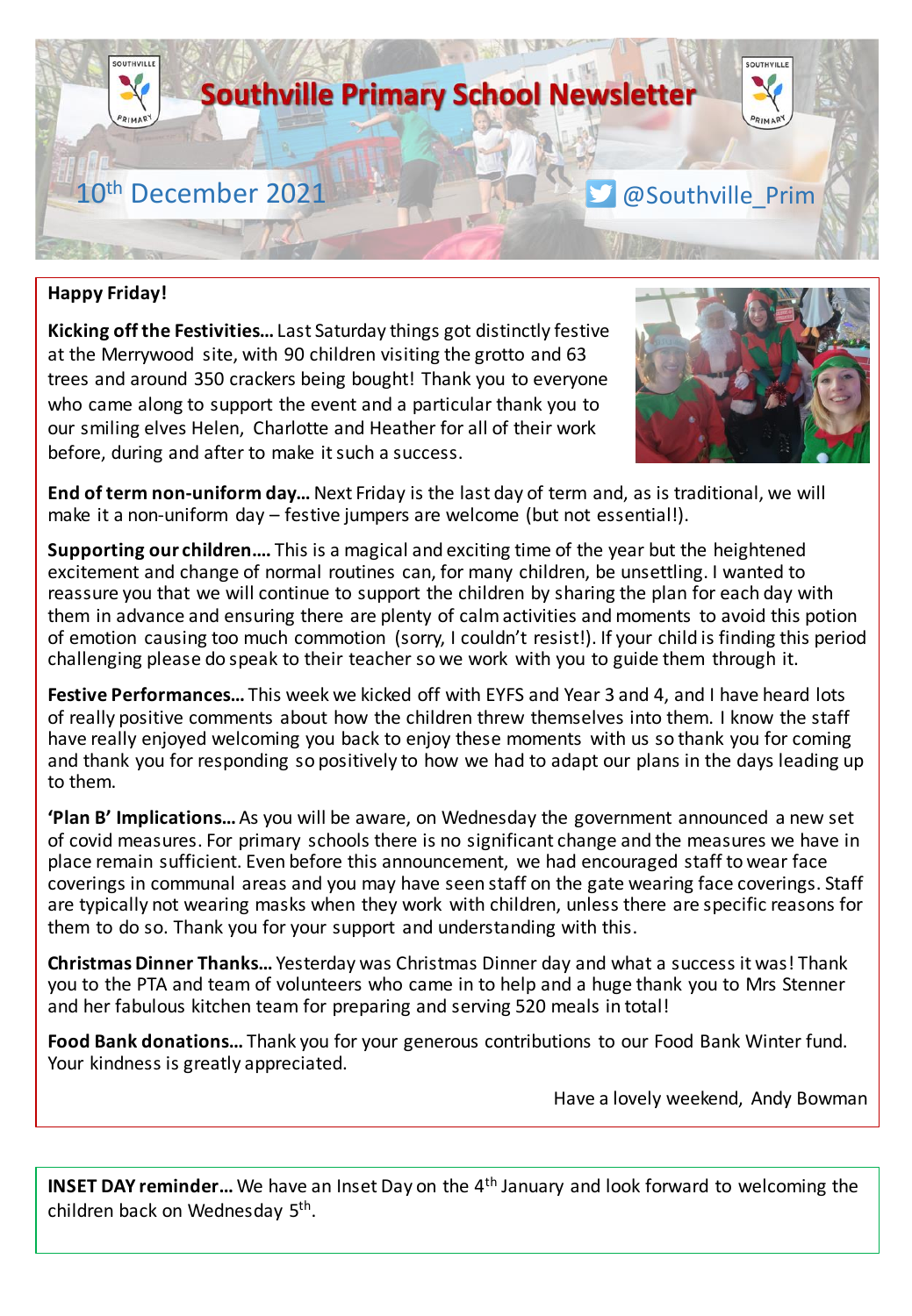| <b>Winter food donations</b><br>Mrs Mathias and her army of PTA helpers will<br>be putting together the school Winter Hampers<br>for our families to provide support through the<br>holiday period.<br>If you have food items that you wish to donate<br>or you are happy to make a financial donation<br>through the link<br>https://app.investmycommunity.com/southville<br>-primary-school-2730<br>Your support is greatly appreciated within our<br>school community. | Receiving a Winter food hamper<br>Mrs Mathias and the army of PTA helpers are<br>prepped and ready to start putting together<br>our Winter Hampers for families within our<br>school community. We would like to reach out<br>to all our families who feel they may need<br>support through this holiday period.<br>Please get in touch with Mrs Mathias early next<br>week so we can ensure our school community<br>can support your family through the holiday<br>period. |
|---------------------------------------------------------------------------------------------------------------------------------------------------------------------------------------------------------------------------------------------------------------------------------------------------------------------------------------------------------------------------------------------------------------------------------------------------------------------------|-----------------------------------------------------------------------------------------------------------------------------------------------------------------------------------------------------------------------------------------------------------------------------------------------------------------------------------------------------------------------------------------------------------------------------------------------------------------------------|
|                                                                                                                                                                                                                                                                                                                                                                                                                                                                           |                                                                                                                                                                                                                                                                                                                                                                                                                                                                             |
| Leave of Absence<br>Please can we remind all parents and carers<br>that Leave of Absence forms must be filled out<br>if a child needs time away from school for any<br>reason other than a medical appointment.<br><b>Medical appointments</b><br>For a medical appointment the school must<br>see an appointment letter / email / text before<br>the child will be released to attend.                                                                                   | <b>Returning Oxford Reading Tree Books!</b><br>Can you please search your cupboards, shelves<br>and bookbags and bring back any Southville<br>Oxford Tree reading books that you may have<br>stored away that your child is no longer reading<br>and has not returned! We are taking stock<br>before making a new order. Thank you!                                                                                                                                         |

**Merrywood Parking…** If at all possible, please avoid using a car for the school run. If you have no alternative, please be mindful that parking around Merrywood site is extremely limited. Recently we have become aware of many cars being parked on double yellow lines, particularly at the top of Beauley Road. As well as being illegal, this can be really dangerous for pedestrians, many of whom are our children. Thank you for your help with this.



# **Nursery…**

Well done to all of our seahorse class children. They elegantly fluttered on stage as most beautiful snowflakes!

A new and exciting experience for our fabulous class -we are very proud of you!

Thank you to parents for providing really lovely costumes -they looked wonderful!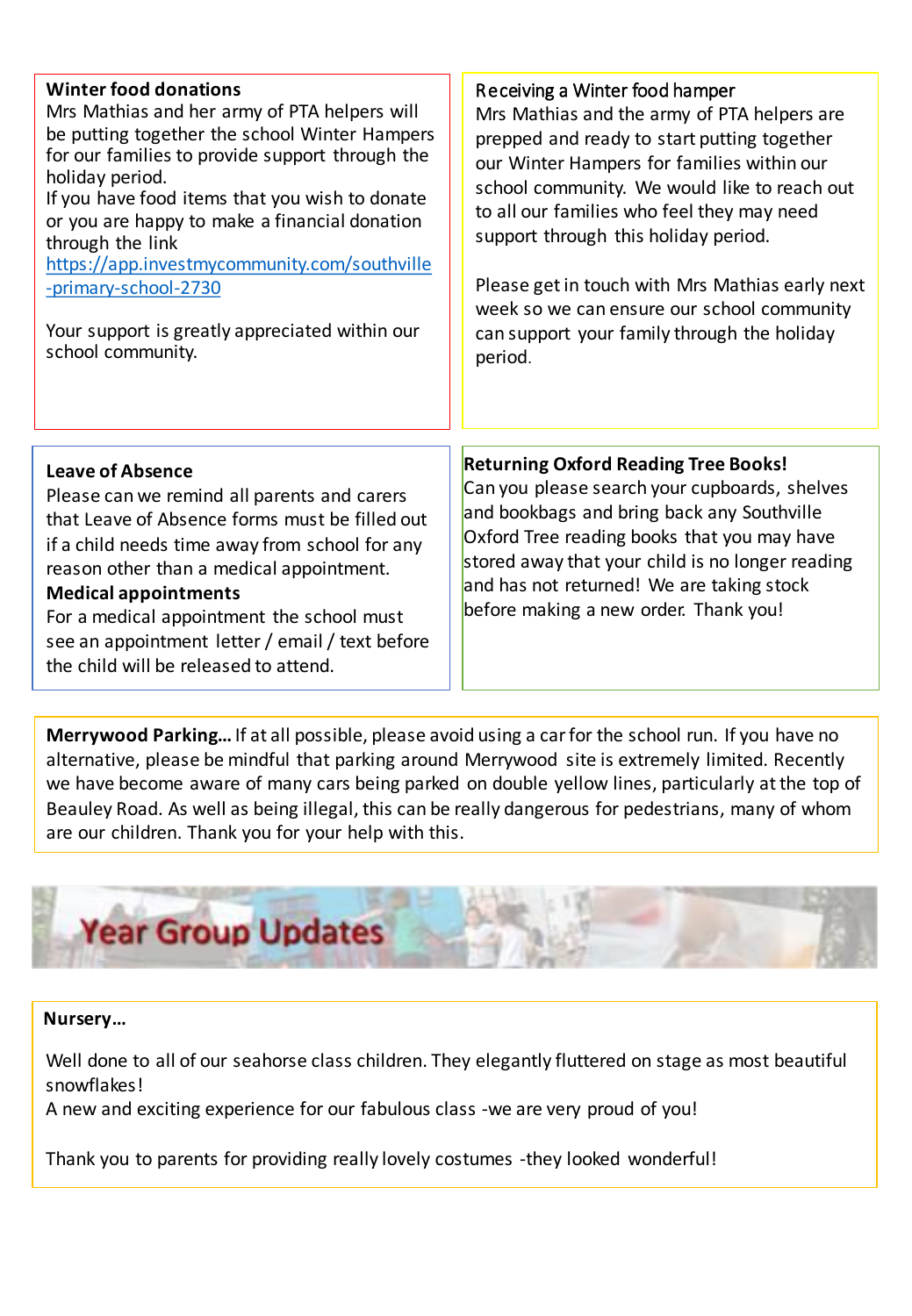#### **Reception…**

Dear Families,

Our focus for jobs this week is construction sites. We will again be using the 'What do grown-ups do all day?' to explore these particular jobs. We will also be taking part in a range of winter crafts and celebrating Christmas by watching a theatre performance and having a Christmas party at the end of the week. At the end of the week, we will be emptying drawers and sending PE bags home.

Each week our children will be accessing resources from our continuous provision. Here are our specific foci for the next week:

| <b>Area of Learning</b>                              | Week beginning 13.12.21                                                                                                                                                                                                     |
|------------------------------------------------------|-----------------------------------------------------------------------------------------------------------------------------------------------------------------------------------------------------------------------------|
| Personal, Social and Emotional<br>Development (PSED) | •Circle time - The stick man is sad because<br>*Zones of Regulation                                                                                                                                                         |
| Communication and Language                           | •'Bucket Time' (Attention Circle Times)                                                                                                                                                                                     |
| <b>Physical Development</b>                          | •Yoga - Christmas special                                                                                                                                                                                                   |
| Literacy                                             | •Focus text - 'What do grown-ups do all day?' - construction site<br>. Phonics - recap of all sounds learned so far, plus blending and<br>segmenting practice<br>.Writing task - continuing Christmas cards<br>•1:1 reading |
| Mathematics                                          | •Shapes with 4 sides<br>.Night and day - exploring time                                                                                                                                                                     |
| Understanding the World                              | •Career talks from parent volunteers<br>•Experimental cookery - groups from each class on rotation<br>every few weeks. Starfish class this week.<br>•Showtime - what jobs do people do at a theatre/concert hall?           |
| <b>Expressive Arts and Design</b>                    | .Winter craft - Christmas cards, salt dough decorations,<br>penguins, igloo mosaics, polar bear art<br>•Singing Christmas songs                                                                                             |
| Characteristic of Effective Learning<br>focus        | •Creating and Thinking Critically - having their own ideas (linked<br>to art)                                                                                                                                               |

# Additional Information

Christmas Productions... We would like to thank all families for providing costumes for our wonderful school production this week. The children had a lovely time and they performed brilliantly. Thank you for coming to watch the show and showing your support. It was a fantastic event.

Christmas parties...We will be having our class Christmas parties on Friday afternoon after the theatre performance. We will be having a disco, playing party games and having party food. The children may bring in some additional party snacks to eat in the afternoon. Please do not send in anything that may contain traces of nuts, if you are unsure, please speak to your class teacher.

Starfish Class Treat... Starfish class have filled their marble jar for the second time. Next week, they have chosen to have a film with popcorn. Well done Starfish!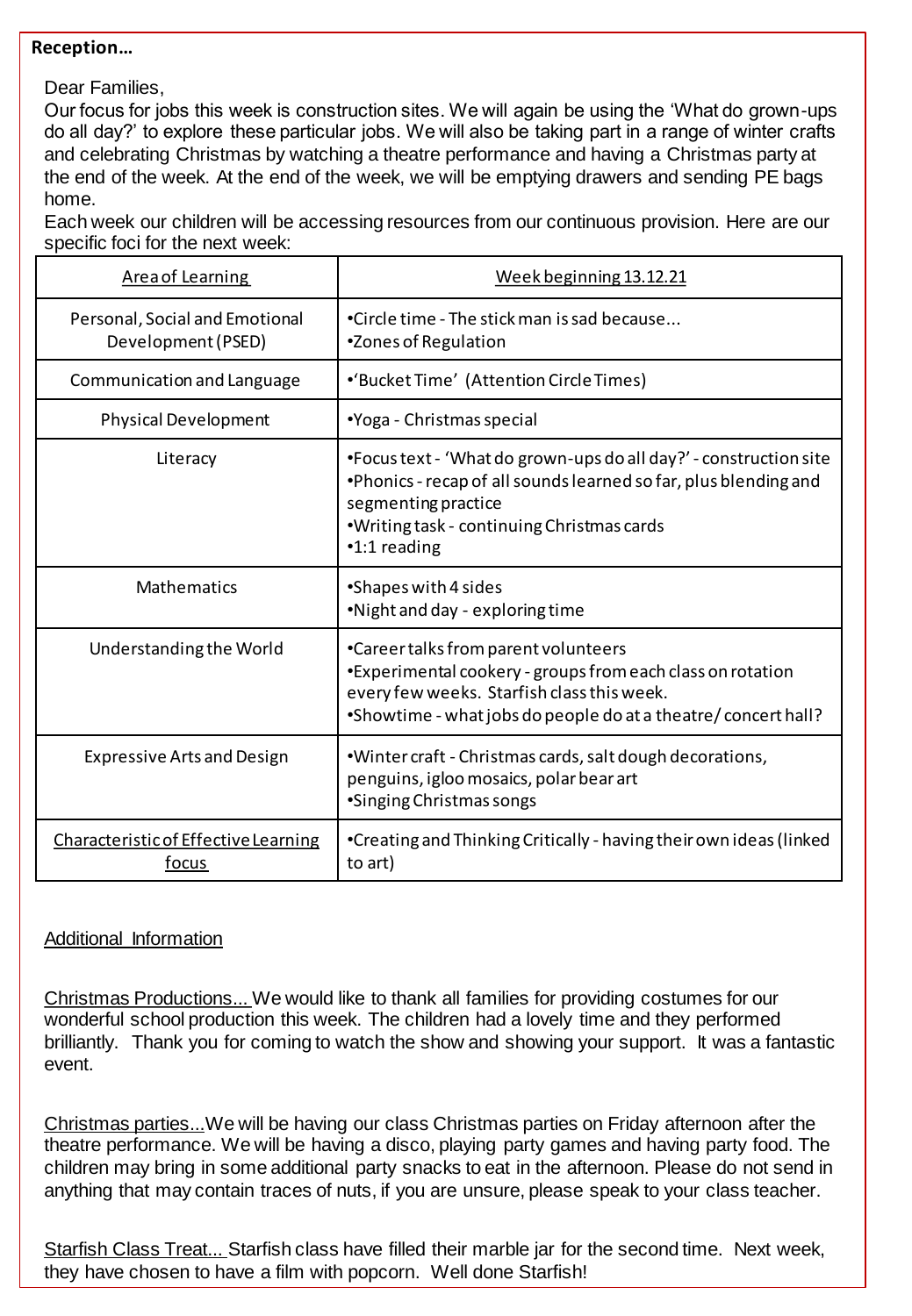### **Year 1…**

We have just found out that the Gaol Bridge – a key section of our route to the Old Vic – will be closed from Monday. We have worked out an alternative route which won't drastically affect the journey time. We will ensure the children arrive in plenty of time.

The children will be having an early lunch before they leave.

### **Year 2…**

We have had fun this week designing and starting to build our fire engines! We have also been

exploring different materials and their properties in science.

London is burning on our playground. Is there a fire engine we can use?



### **Theatre Trip - Tuesday**

On Tuesday **all** children will be provided with a packed lunch as part of the Universal Free School meal offering. If you would like to provide your own packed lunch please can you let the teacher know on Monday. All children will need to bring a snack and a water bottle. They will need to carry this to the theatre.

We have just found out that the Gaol Bridge – a key section of our route to the Old Vic – will be closed from Monday. The alternative route has been planned but we will need to leave promptly at 8.45 so please ensure your child is here on time.

# **Forest School**

No forest school next week. Falcon will have their final forest school session on the first week back after the holiday (Wednesday 5<sup>th</sup> January 2022)

# **Carol Concert**

The children have been practising and are looking forward to their Carol Concert on Thursday!

# **PE**

PE days next week are:

- Fox: Monday and Thursday
- Falcon: Thursday
- Flamingo: Thursday

# **Hook Day**

To celebrate the start of our new topic 'The Power of Pictures' we would like the children to dress up as their favourite Roald Dahl character for their hook day on Thursday the 6<sup>th</sup> of January. The teachers have started planning their outfits already!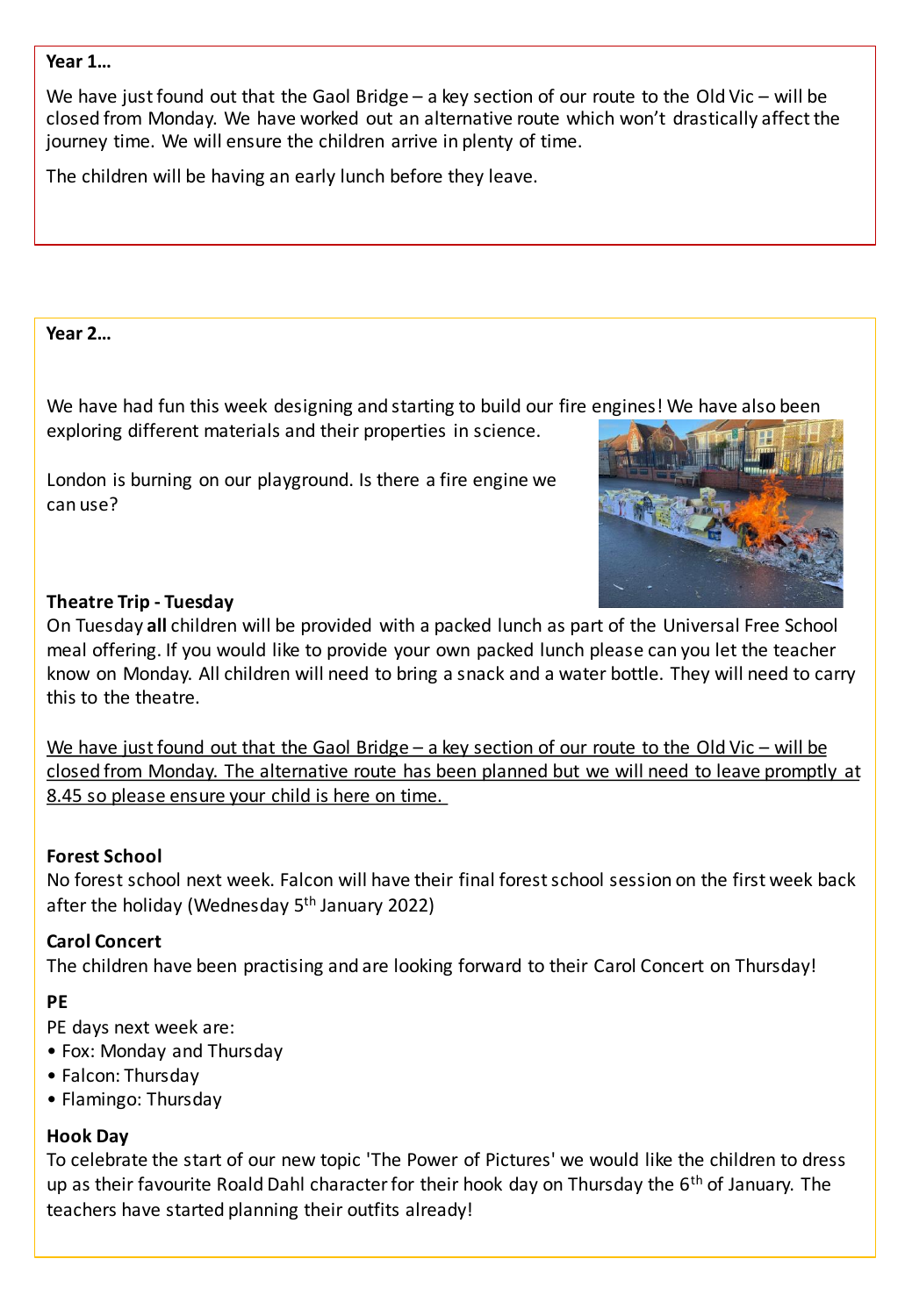#### **Year 3…**

Many thanks to all that attended the year 3 & 4 Winter performance…what an incredible audience…what a beautiful sound! Merry Christmas to you all…from Mr Smith and the incredible LKS2 team.

**Tuesday 14th Dec** - please can your children come to school wearing school uniform with a COAT/GLOVES etc ready to walk to Bristol Old Vic. We will be leaving school at **9am** to ensure we arrive at the theatre in time for the performance. Please arrive on time otherwise your child will be left at school.

We have just found out that the Gaol Bridge – a key section of our route to the Old Vic – will be closed from Monday. An alternative route has been planned but we will need to leave promptly at 8.45 so please ensure your child is here on time.

All children will need to bring a snack and a water bottle. They will need to carry this to the theatre.

The children will have a later lunch in school that day. **All children will need to bring in a packed lunch from home. If your child is eligible for a Free School Meal, a packed lunch option will be provided for you from the school kitchen.**

**Term 3 - Roman WOW Day info for Wednesday 5th January.** We will start our term with lots of interesting Roman activities, including a Roman 'cat walk' show. Please come in dressed as a Roman (with warm clothes underneath!). We would also like to sample some Roman food together and would be grateful if your child could bring in a paper plate with their name on with a selection of food for them to eat from: grapes, olives, figs, cheeses, honey, plain crackers, oranges, apples (or any other Roman food you may have researched).

If you would like to donate any of the above in addition to your child's plate then we would be very grateful (for others to sample).

### **Year 4…**

Many thanks to all that attended the year 3 & 4 Christmas performance…what an incredible audience...what a beautiful sound! Merry Christmas to you all...from Mr Smith and the incredible LKS2 team.

**Thursday 16th Dec** - please can your children come to school wearing school uniform with a COAT/GLOVES etc ready to walk to the Tobacco Factory. We will be leaving school at **11.15am** to ensure we arrive at the theatre in time for the performance.

The children will have a later lunch in school that day. **All children will need to bring in a packed lunch from home. If your child is eligible for a Free School Meal a packed lunch option will be provided from the school kitchen.**

### **Year 5…**

**Wednesday 15th Dec** - please can your children come to school wearing school uniform with a COAT/GLOVES etc ready to walk to the Tobacco Factory. We will be leaving school at **12.15am** to ensure we arrive at the theatre in time for the performance.

The children will have an earlier lunch in school that day. **All children will need to bring in a packed lunch from home. If your child is eligible for a Free School Meal, please can you tell the class teacher on Monday and a packed lunch option will be provided from the school kitchen Term 3 visit…** This week Y5 parents/ carers were sent a letter, letting you know about the theatre company who will be visiting school in Term 3, to perform a Greek play and run a drama workshop. If you did not receive the email, please check your junk items and, if not, check your email address with our office. Thanks.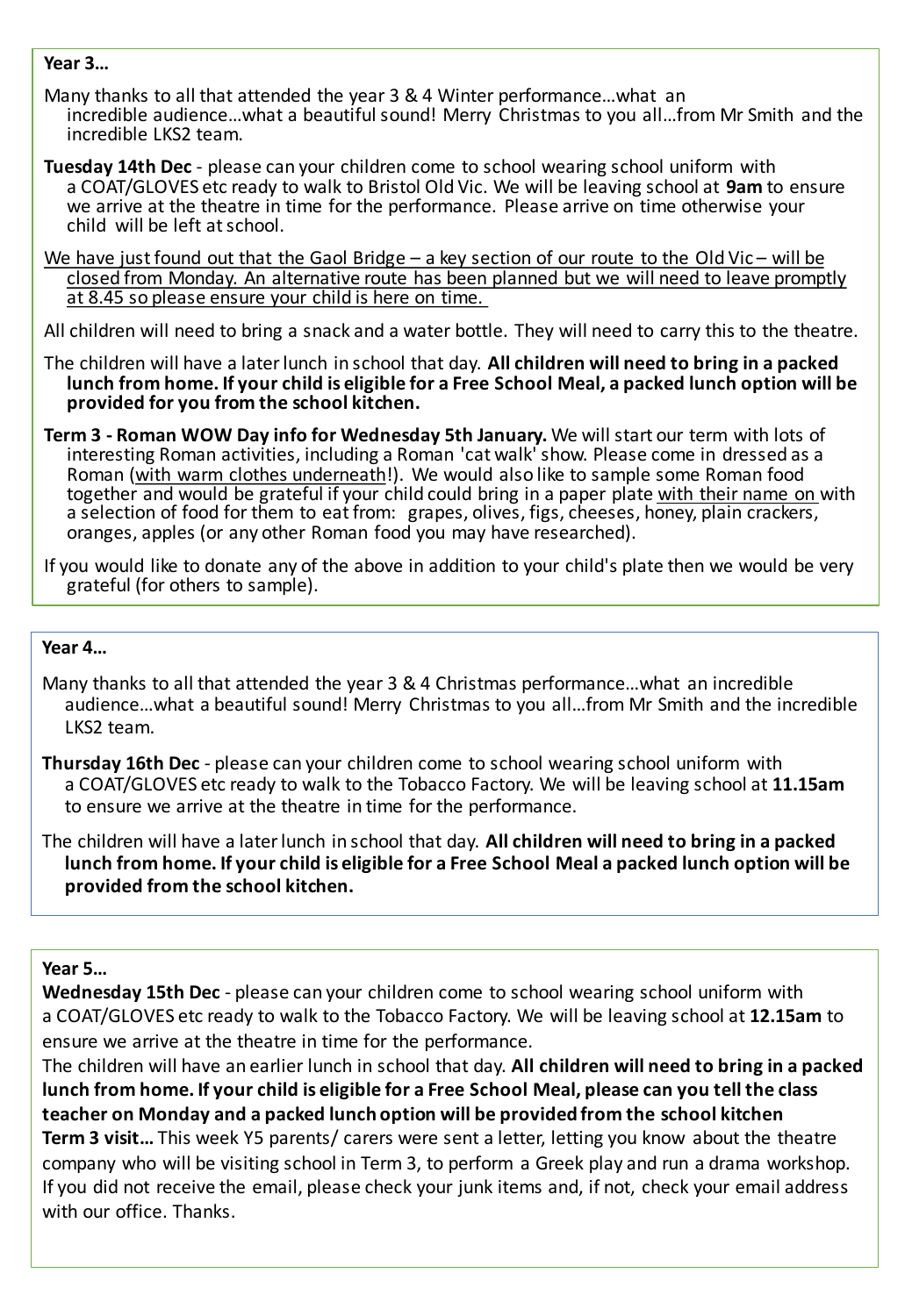### **Year 6…**

Just a reminder that year 6 will be starting to make their bags on Monday. Many of the children have already brought in their material. If your child hasn't yet done so, please can you make sure they bring in their material on Monday. Many thanks the year 6 team.

**Wednesday 15th Dec** - please can your children come to school wearing school uniform with a COAT/GLOVES etc ready to walk to the Tobacco Factory. We will be leaving school at **12.15am** to ensure we arrive at the theatre in time for the performance.

The children will have an earlier lunch in school that day. **All children will need to bring in a packed lunch from home. If your child is eligible for a Free School Meal a packed lunch option will be provided from the school kitchen**





A super busy few weeks for the PTA, so I wanted to say as MASSIVE thank you to all the volunteers who gave up their time to help with the Christmas tree sale, mulled wine, eco-crackers and dressed as elves for Santa's grotto! We sold over 60 Christmas trees, 350 crackers and saw nearly all 94 grotto visitors on Saturday! A second, massive, thank you to Santa who spent the day with us too. Please email me at

southvilleprimarypta@gmail.com if you haven't received your crackers.

We hope all the children enjoyed the Christmas lunches with the tables decorated and each child receiving a cracker from the PTA - thanks to your donations it enables us to provide these 'extras' to make the lunch even more special. Again, this couldn't be done without more volunteers helping at these events. It was lovely to see the children's excitement, especially when pulling the crackers!

The virtual balloon race is well underway, with only a few days to go before we know who has won one of the amazing hampers! You can check the progress of your balloons at:

https://www.balloonrace.com/southvillewinter21 The name of your balloon can be found in your order confirmation. Once the race has been completed, you will receive an email from the PTA with confirmation of your hamper and details of who to collect your hamper from.